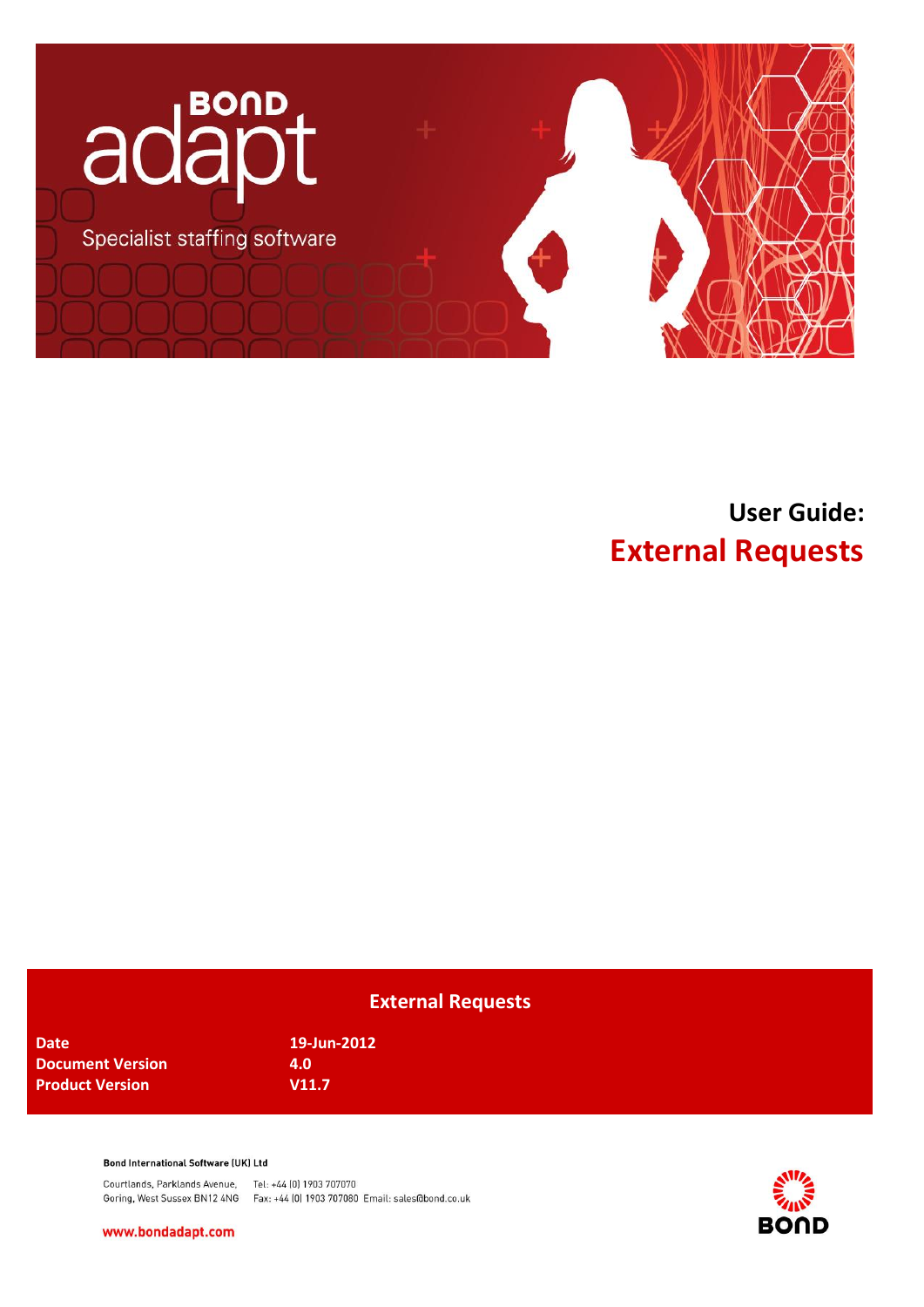# **Document History**

| <b>Version</b> | Date        | <b>Author</b>    | Summary                                                            |  |
|----------------|-------------|------------------|--------------------------------------------------------------------|--|
| 1.0            | Nov-2008    | Paul Franklin    | Initially created                                                  |  |
| 1.1            | 13-Mar-2012 | Elena Sviridenko | Guide<br>template<br>applied;<br><b>New</b><br>User<br>refactored. |  |
| 1.1            | 13-Mar-2012 | Olga Fedotova    | Reviewed                                                           |  |
| 1.2            | 13-Mar-2012 | Elena Sviridenko | Updated                                                            |  |
| 2.0            | 14-Mar-2012 | Elena Sviridenko | <b>Baselined</b>                                                   |  |
| 2.1            | 12-Jun-2012 | Olga Fedotova    | Updated with ttp 19934                                             |  |
| 2.2            | 13-Jun-2012 | Alexey Dorokhin  | Updated examples                                                   |  |
| 3.0            | 14-Jun-2012 | Olga Fedotova    | <b>Baselined</b>                                                   |  |
| 3.1            | 15-Jun-2012 | Helen Samoilova  | Updated with ttp20845                                              |  |
| 3.2            | 18-Jun-2012 | Olga Fedotova    | Reviewed                                                           |  |
| 3.3            | 19-Jun-2012 | Helen Samoilova  | Updated after review                                               |  |
| 4.0            | 19-Jun-2012 | Olga Fedotova    | <b>Baselined</b>                                                   |  |

Bond International Software (UK) Ltd

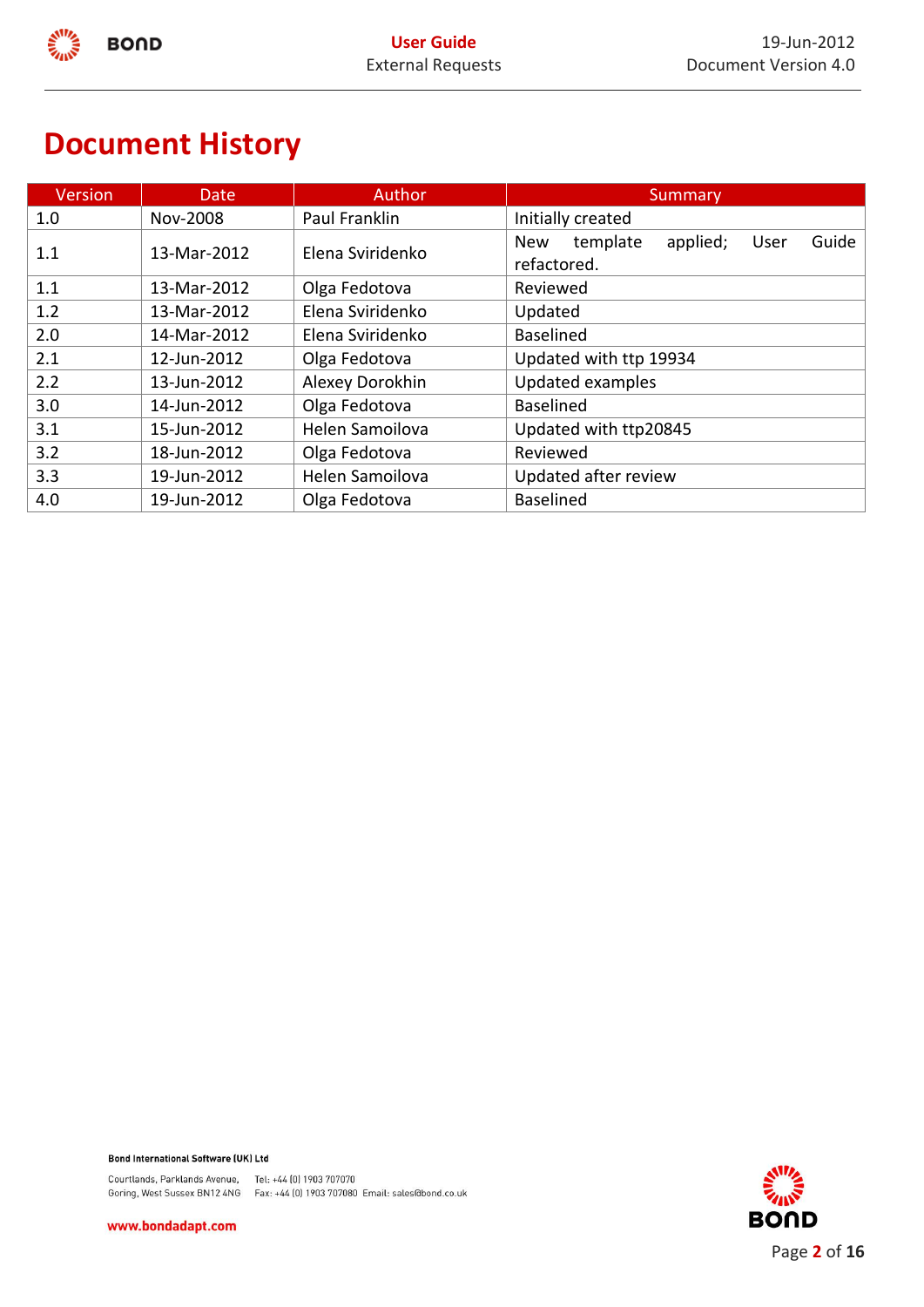

# **Table of Contents**

Bond International Software (UK) Ltd

Courtlands, Parklands Avenue, Tel: +44 (0) 1903 707070<br>Goring, West Sussex BN12 4NG Fax: +44 (0) 1903 707080 Email: sales@bond.co.uk

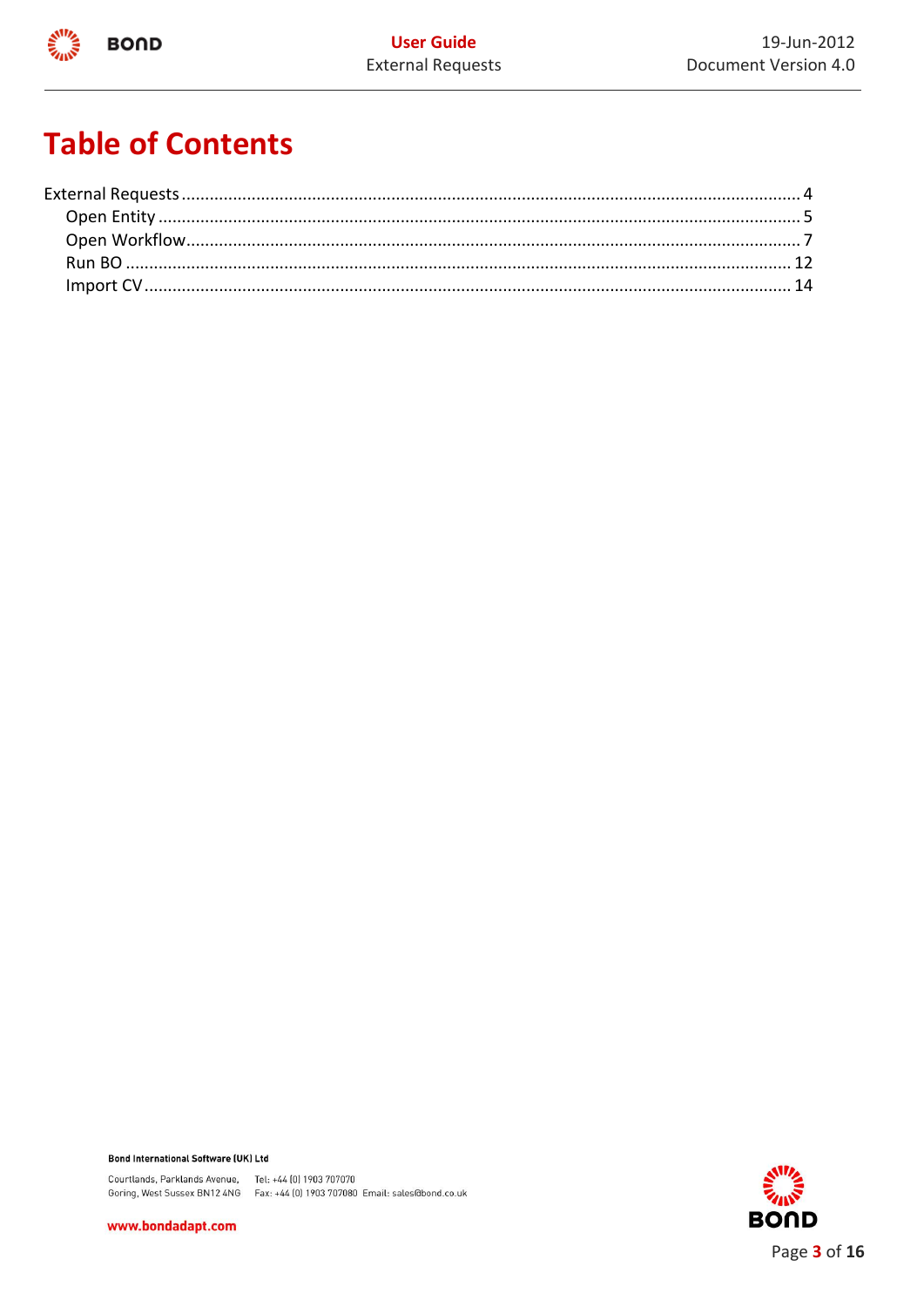

# <span id="page-3-0"></span>**External Requests**

It is possible to import CV or invoke Entities, Workflows or Business Objects in Adapt by using the formatted HTTP request string.

The external request string can be contained within the external website source code as a link, or it can be manually typed into browser address bar.

If a user is currently logged into Adapt, then upon executing the external request the appropriate Entity, Workflow or Business Object will be invoked within the same session.

If a user is not currently logged into Adapt, then upon executing the external request the Login page will open, and the appropriate Entity, Workflow or Business Object will be invoked after user logs into Adapt.

External Open Requests are made to the **<serverIP:port>/WebApp/ext request.html**, where **<serverIP:port>** is the IP address of the application server and port the connection is established through (e.g. 123.45.67.89:8080).

**Tip** Short help on the supported external requests is available on the application server at <serverIP:port>/WebApp/ext\_request\_help.html.

| Request                  | <b>Description</b>                                                          |  |  |  |
|--------------------------|-----------------------------------------------------------------------------|--|--|--|
| Open Entity              | Opens the specified Entity in the Standard User Runtime                     |  |  |  |
| Open Workflow            | Opens the specified Workflow View in the Standard User Runtime              |  |  |  |
| Run BO                   | Invokes the specified Business Object                                       |  |  |  |
|                          | Invokes CV Import and passes a CV file(s) stored locally or on the external |  |  |  |
| Import CV                | website to the CV Import module that will further download and parse        |  |  |  |
|                          | information contained within that file(s)                                   |  |  |  |
| <b>External Requests</b> |                                                                             |  |  |  |

## **External Requests**

Note It is possible to include import CV, invoke Entity, Workflow or Business Object Adapt requests into an external Web Page by means of the Adapt JavaScript Services, UI Module functions. They are built on top of the http-formatted External Request URL strings and possess the same capabilities.

> For more information on Adapt JavaScript Services, refer to the Engine Documentation\Linked Server\AdaptJavaScriptServices\_UserGuide.

**Bond International Software (UK) Ltd** 



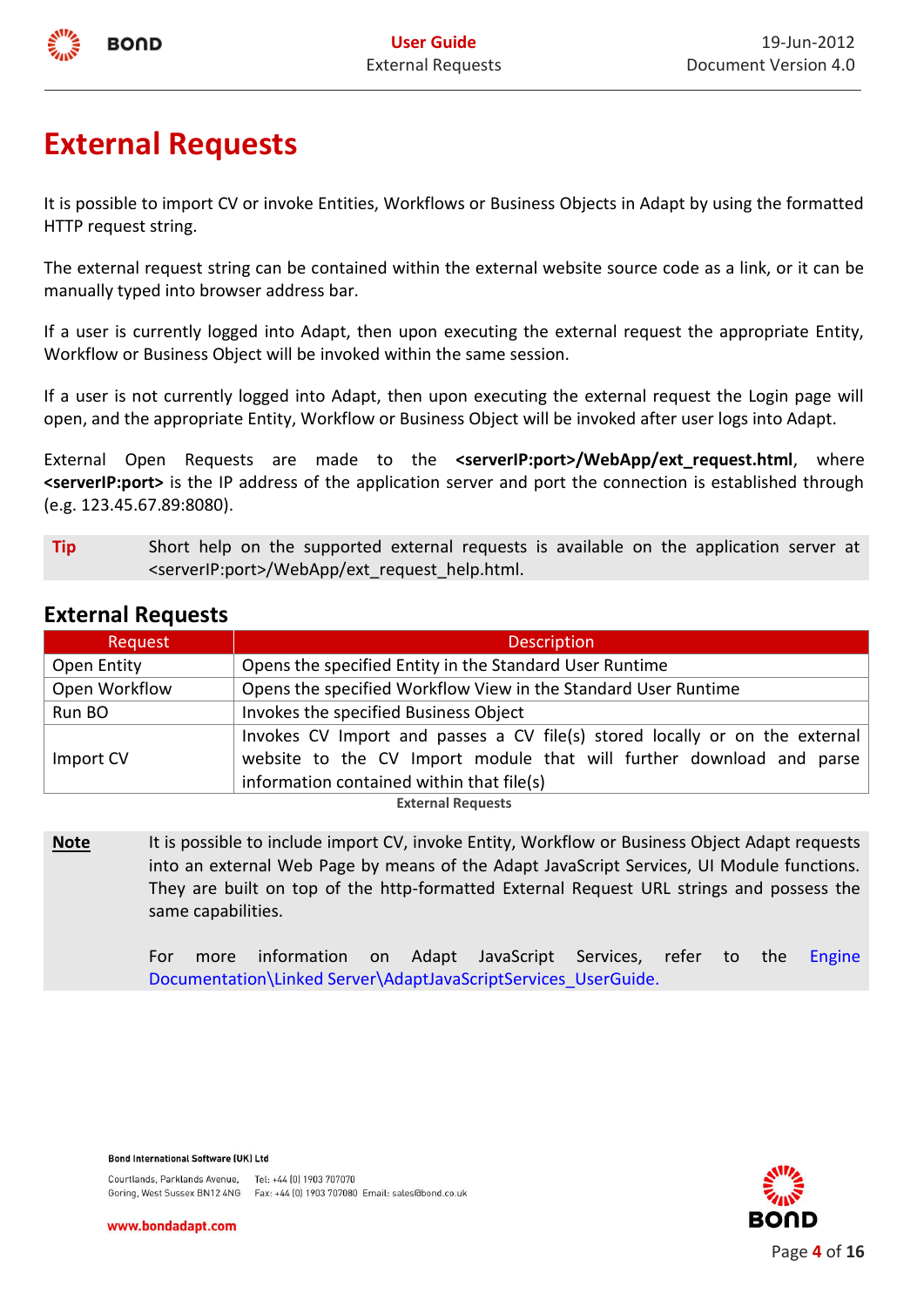

## <span id="page-4-0"></span>**Open Entity**

**Open Entity** request opens the specified Entity in the Standard User Runtime

## **Syntax**

http://[serverIP]:[port]/WebApp/ext\_request.html?entityId=[entityId]&roleId=[roleId]&segmentId=[segmentId]& domainId=[domainId]&profileId=[profileId]

## **Parameters**

## **entityId**

Usage: Mandatory Definition: ID of the Entity to open.

#### **roleId**

Usage: Optional Definition: ID of the Role to open the Entity as Useful when Entity possesses several Roles.

**Note** If target Entity possesses several Roles, and **roleId** parameter was not specified in the request string, then the Entity View for default Role will open.

### **segmentId**

Usage: Optional Definition: ID of the Segment to open.

#### **domainId**

Usage: Conditional (must be specified if **profileId** is used) Definition: ID of the Domain the target Entity belongs to.

**Note** If **domainId** is not specified, the Domain the user is currently logged into will be considered.

> If **domainId** is specified but differs from the ID of the Domain the user is currently logged into, the request will be refused and the message box asking to log off the Adapt in order to log in back to the correct Domain will appear in the Standard User Runtime. In this case request must be re-submitted.

> In case user is not currently logged in, the appropriate Domain will need to be manually selected on the Adapt Login page.

## **profileId**

Usage: Conditional (must be specified if **domainId** is used) Definition: ID of the Domain Profile the target Entity belongs to.

#### **Bond International Software (UK) Ltd**



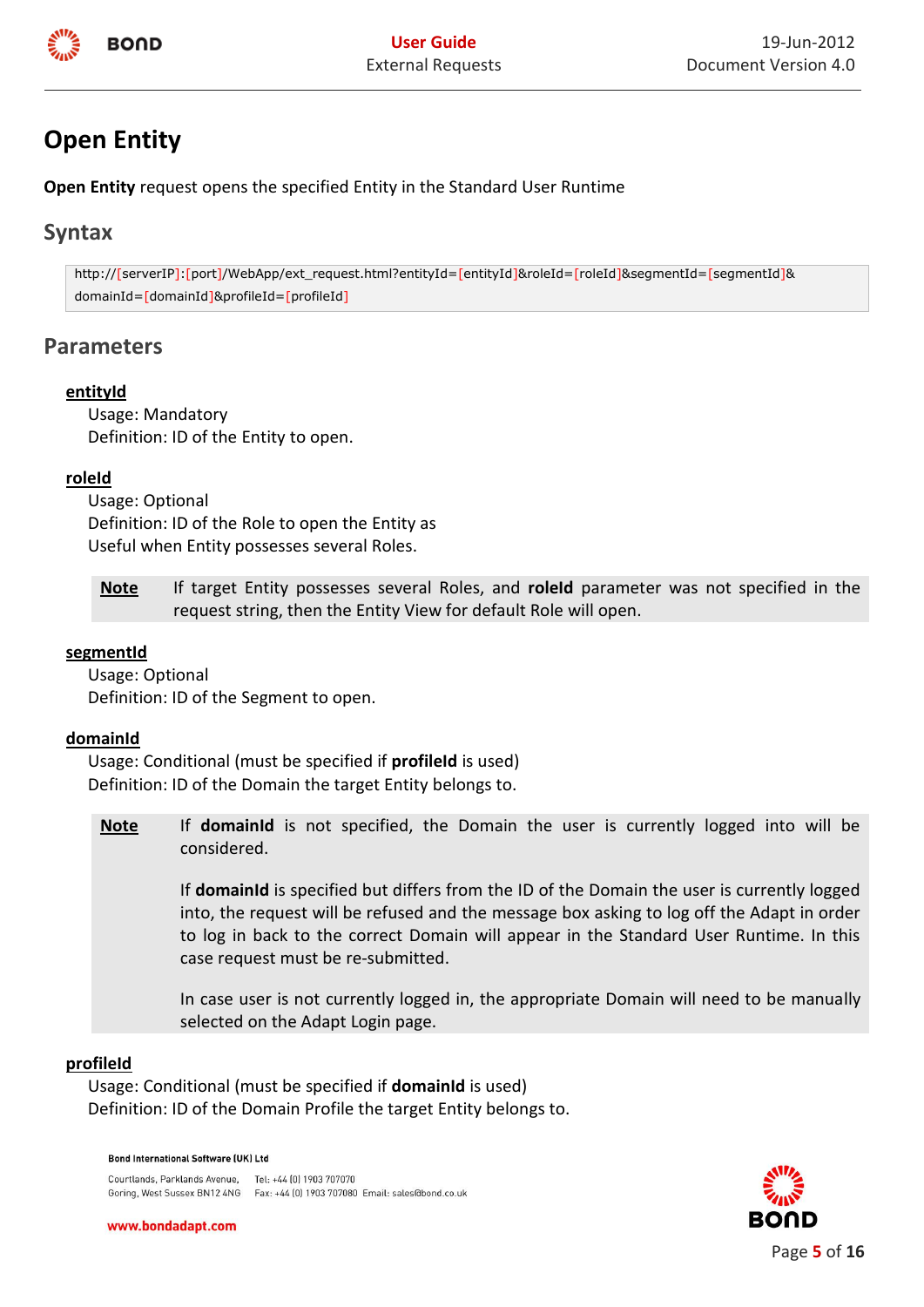

Note If **profileId** is not specified, the Domain Profile the user is currently logged into will be considered.

> If **profileId** is specified but differs from the ID of the Domain Profile the user is currently logged into, the request will be refused and the message box asking to log off the Adapt in order to log in back to the correct Domain Profile will appear in the Standard User Runtime. In this case request must be re-submitted.

> In case user is not logged in at the moment, the appropriate Domain Profile will need to be manually selected on the Adapt Login page.

## **Example**

Open the specified Entity:

http://123.45.67.89:8080/WebApp/ext\_request.html?entityId=123456

Open the Segment inside the specified Entity's View:

http://123.45.67.89:8080/WebApp/ext\_request.html?entityId=123456&segmentId=123456

Open the specified Entity (under default Role) in the specified Domain Profile:

http://123.45.67.89:8080/WebApp/ext\_request.html?entityId=123456&domainId=1234&profileId=123456

Open the specified Entity's Role in the specified Domain Profile:

http://123.45.67.89:8080/WebApp/ext\_request.html?entityId=123456&roleId=123&domainId=1234&profileId=123456

**Bond International Software (UK) Ltd** 

Courtlands, Parklands Avenue, Tel: +44 [0] 1903 707070 Goring, West Sussex BN12 4NG Fax: +44 (0) 1903 707080 Email: sales@bond.co.uk

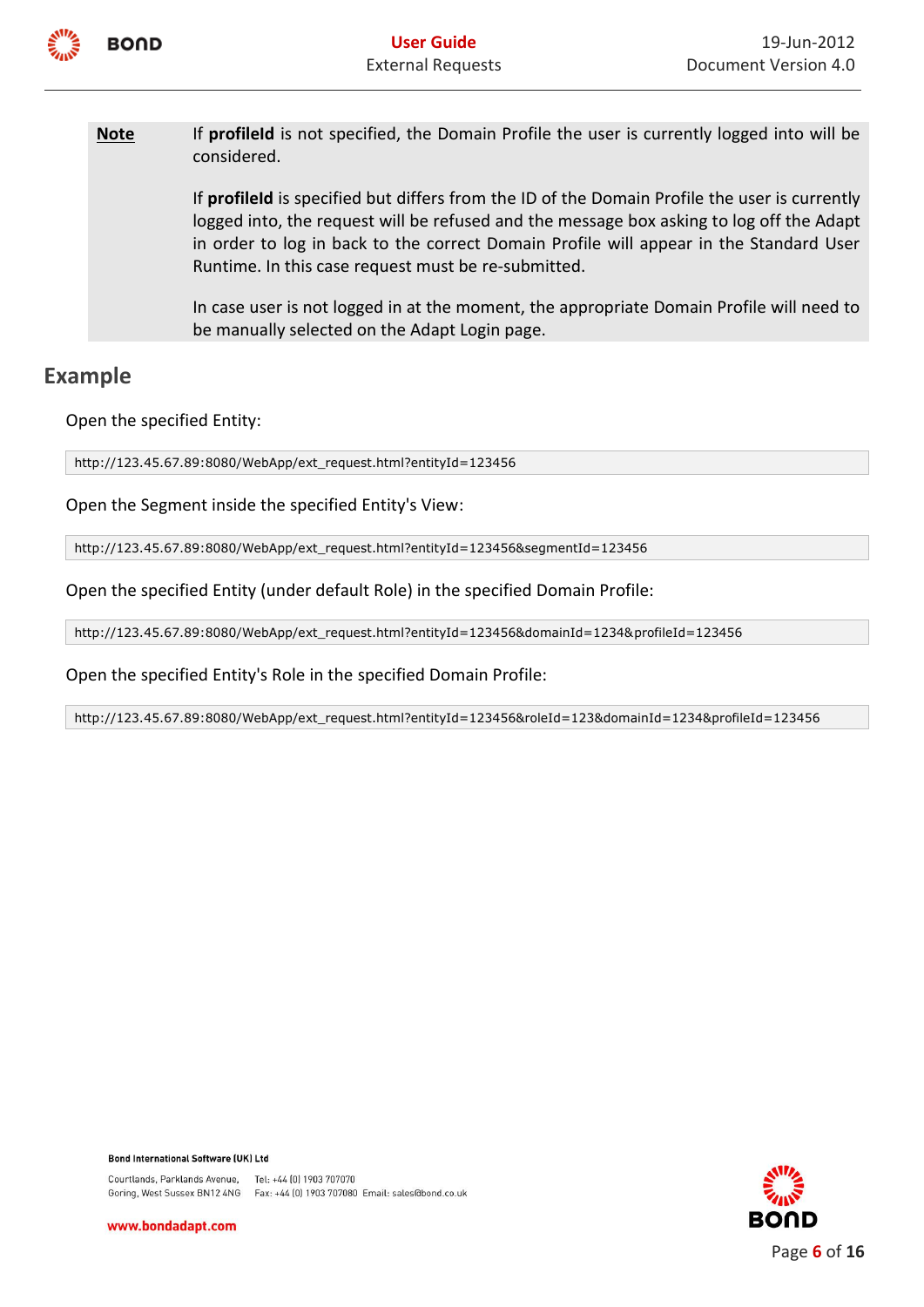

## <span id="page-6-0"></span>**Open Workflow**

**Open Workflow** request opens the specified Workflow View in the Standard User Runtime.

## **Syntax**

http://[serverIP]:[port]/WebApp/ext\_request.html?workflowId=[workflowId]&callerView=E[callerView]&domainId=[domainId] &profileId=[profileId]&workflowParam={*URLencoded*"[controlName1]":"[value1]",…,"[controlNameN]":"[valueN]"}

## **Parameters**

## **workflowId**

Usage: Mandatory Definition: ID of the Workflow View to open.

#### **callerView**

Usage: Optional Definition: ID of the Entity to open first (for the Workflow to be launched from), prefixed with **E**. Useful in case Workflow picks up data from the Entity it was called from.

#### **domainId**

Usage: Conditional (must be specified if **profileId** is used) Definition: ID of the Domain the target Workflow View belongs to.

**Note** If **domainId** is not specified, the Domain the user is currently logged into will be considered.

> If **domainId** is specified but differs from the ID of the Domain the user is currently logged into, the request will be refused and the message box asking to log off the Adapt in order to log in back to the correct Domain will appear in the Standard User Runtime. In this case request must be re-submitted.

> In case user is not currently logged in, the appropriate Domain will need to be manually selected on the Adapt Login page.

## **profileId**

Usage: Conditional (must be specified if **domainId** is used) Definition: ID of the Domain Profile to launch the target Workflow under.

**Note** If **profileId** is not specified, the Domain Profile the user is currently logged into will be considered.

> If **profileId** is specified but differs from the ID of the Domain Profile the user is currently logged into, the request will be refused and the message box asking to log off the Adapt in order to log in back to the correct Domain Profile will appear in the Standard User

#### **Bond International Software (UK) Ltd**

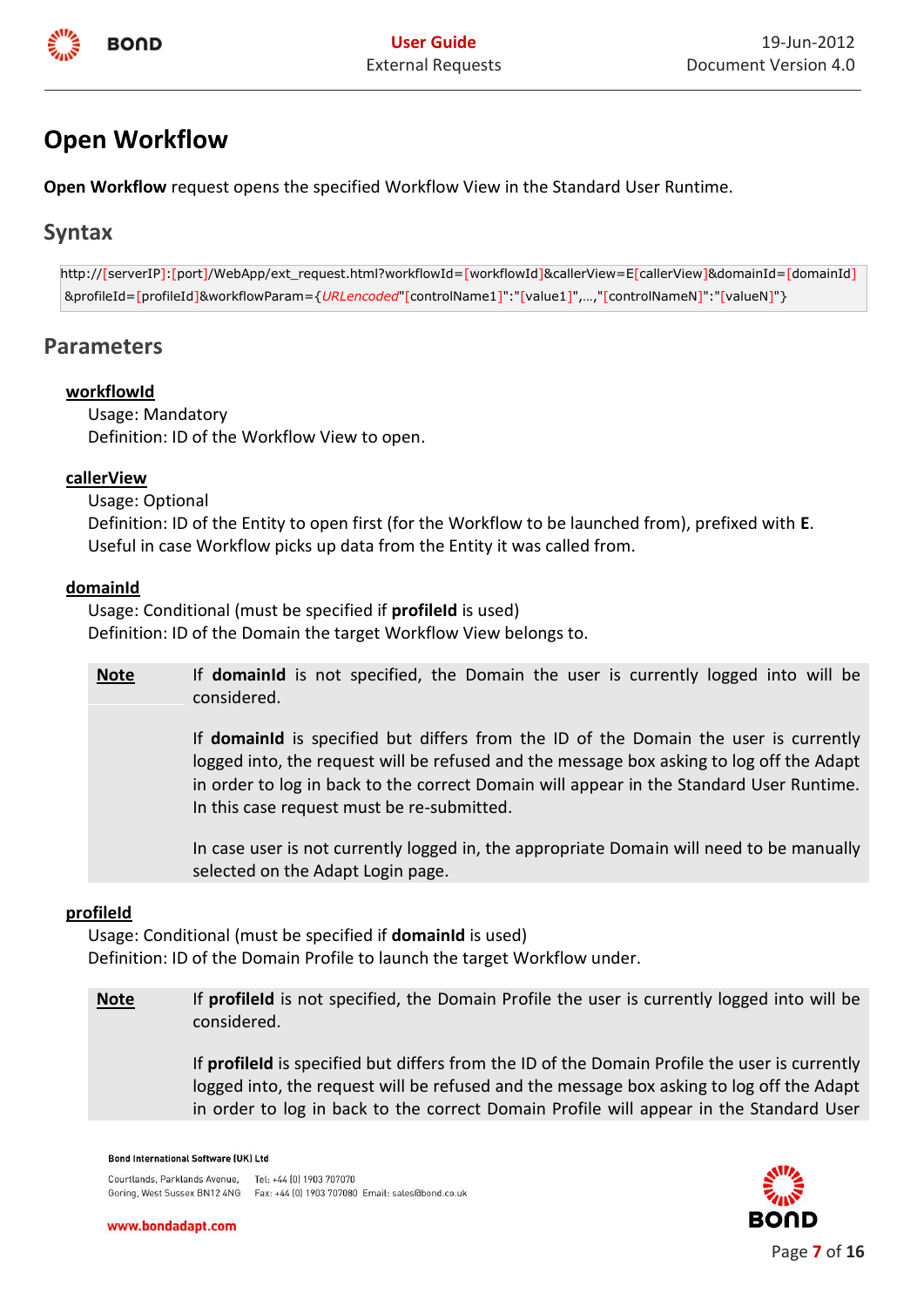

Runtime. In this case request must be re-submitted.

In case user is not logged in at the moment, the appropriate Domain Profile will need to be manually selected on the Adapt Login page.

## **workflowParam**

Usage: Optional

Definition: Names of Workflow Controls with values to pre-populate a Workflow View in the form of URLencoded JSON Object.

- **Note** Workflow Controls are pre-populated with values in the same way as the values are set using a Business Object.
- **Note** Only Control names need to be specified as the full Control path is obtained based on the ID of the Workflow View to open.

Syntax of passing the parameters depends on the type of Controls to be pre-populated:

## Reference Text Box Control:

workflowParam={*URLencoded*"[ReferenceControlName]":"[EntityId/UserId]"}

## Alpha Text Box Control:

workflowParam={*URLencoded*"[AlphaControlName]":"[AlphaValue]"}

## Numeric Text Box Control:

workflowParam={*URLencoded*"[NumericControlName]":"[NumericValue]"}

**Note** Format of the "NumericValue" inserted into a Numeric Text Box Control on a Workflow View may be different from the format specified in the request. This is caused by applying the automatic formatting according to the Numeric parsing rules.

For more information on Numeric parsing rules, refer to the Engine Documentation\ [Standard component documentation\](http://projects/DevProjects/BondEngineQa/Technicalwriting/UserGuides/Forms/AllItems.aspx?RootFolder=%2FDevProjects%2FBondEngineQa%2FTechnicalwriting%2FUserGuides%2FUser%20Guides%2FStandard%20component%20documentation&View=%7bEF7AEDB6%2d3E3E%2d41C9%2d9ABF%2d0E4A162567BC%7d) Date, Time, Numbers Parser\ DateTimeNumbers\_ParsingRules.

## Date Text Box Control:

workflowParam={*URLencoded*"[DateControlName]":"[DateValue]"}

**Note** Format of the "DateValue" inserted into a Date Text Box Control on a Workflow View may be different from the format specified in the request. This is caused by applying the automatic formatting according to the Date parsing rules.

> For more information on Date parsing rules, refer to the Engine Documentation\ [Standard component documentation\](http://projects/DevProjects/BondEngineQa/Technicalwriting/UserGuides/Forms/AllItems.aspx?RootFolder=%2FDevProjects%2FBondEngineQa%2FTechnicalwriting%2FUserGuides%2FUser%20Guides%2FStandard%20component%20documentation&View=%7bEF7AEDB6%2d3E3E%2d41C9%2d9ABF%2d0E4A162567BC%7d) Date, Time, Numbers Parser\

#### **Bond International Software (UK) Ltd**

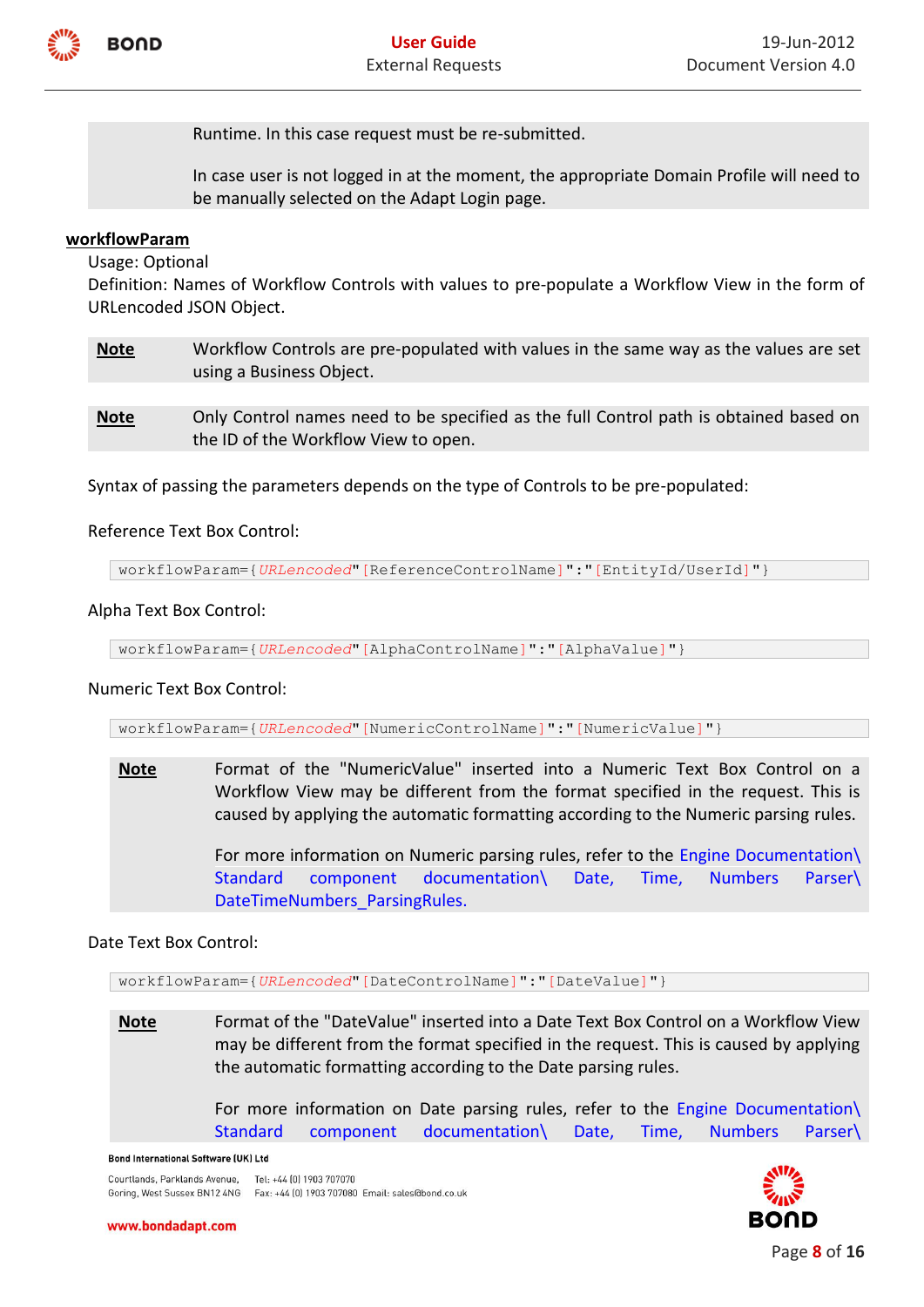

DateTimeNumbers\_ParsingRules.

Time Text Box Control:

workflowParam={*URLencoded*"[TimeControlName]":"[TimeValue]"}

**Note** Format of the "TimeValue" inserted into a Time Text Box Control on a Workflow View may be different from the format specified in the request. This is caused by applying the automatic formatting according to the Time parsing rules.

> For more information about Time parsing rules, refer to the Engine Documentation\ [Standard component documentation\](http://projects/DevProjects/BondEngineQa/Technicalwriting/UserGuides/Forms/AllItems.aspx?RootFolder=%2FDevProjects%2FBondEngineQa%2FTechnicalwriting%2FUserGuides%2FUser%20Guides%2FStandard%20component%20documentation&View=%7bEF7AEDB6%2d3E3E%2d41C9%2d9ABF%2d0E4A162567BC%7d) Date, Time, Numbers Parser\ DateTimeNumbers\_ParsingRules.

#### YesNo Text Box Control:

workflowParam={*URLencoded*"[YesNoControlName]":"[Y/N]"}

#### Code Text Box Control:

workflowParam= {*URLencoded*"[CodeControlName]":"[CodeId]"}

#### Email Text Box Control:

workflowParam={*URLencoded*"[EmailControlName]":"[EmailAddress]"}

#### URL Text Box Control:

workflowParam={*URLencoded*"[URLControlName]":"[URL]"}

#### Span Text Box Control:

workflowParam={*URLencoded*"[SpanControlName]":"[SpanValue]"}

**Note** "SpanValue", inserted into a Span Text Box Control on a Workflow View, must be specified in Decimal Hours format.

> For more information about Decimal Hours formatting in Span Text Box Controls, refer to the Engine Documentation\ [Configuration Tools documentation\](http://projects/DevProjects/BondEngineQa/Technicalwriting/UserGuides/Forms/AllItems.aspx?RootFolder=%2FDevProjects%2FBondEngineQa%2FTechnicalwriting%2FUserGuides%2FUser%20Guides%2FConfiguration%20Tools%20documentation&View=%7bEF7AEDB6%2d3E3E%2d41C9%2d9ABF%2d0E4A162567BC%7d) [Screen](http://projects/DevProjects/BondEngineQa/Technicalwriting/UserGuides/Forms/AllItems.aspx?RootFolder=%2FDevProjects%2FBondEngineQa%2FTechnicalwriting%2FUserGuides%2FUser%20Guides%2FConfiguration%20Tools%20documentation%2FScreen%20Tool&View=%7bEF7AEDB6%2d3E3E%2d41C9%2d9ABF%2d0E4A162567BC%7d)  [Tool\](http://projects/DevProjects/BondEngineQa/Technicalwriting/UserGuides/Forms/AllItems.aspx?RootFolder=%2FDevProjects%2FBondEngineQa%2FTechnicalwriting%2FUserGuides%2FUser%20Guides%2FConfiguration%20Tools%20documentation%2FScreen%20Tool&View=%7bEF7AEDB6%2d3E3E%2d41C9%2d9ABF%2d0E4A162567BC%7d) Controls[\SpanTextBox\\_UserGuide.](http://projects/DevProjects/BondEngineQa/Technicalwriting/UserGuides/User%20Guides/Configuration%20Tools%20documentation/Screen%20Tool/Controls/SpanTextBox_UserGuide.docx)

#### Social Profile Text Box Control:

workflowParam={*URLencoded*"[SocialProfileControlName]":"[SocialProfileURL]"}

#### Check Box Control:

workflowParam={*URLencoded*"[CheckBoxControlName]":"[Y/N]"}

#### **Bond International Software (UK) Ltd**

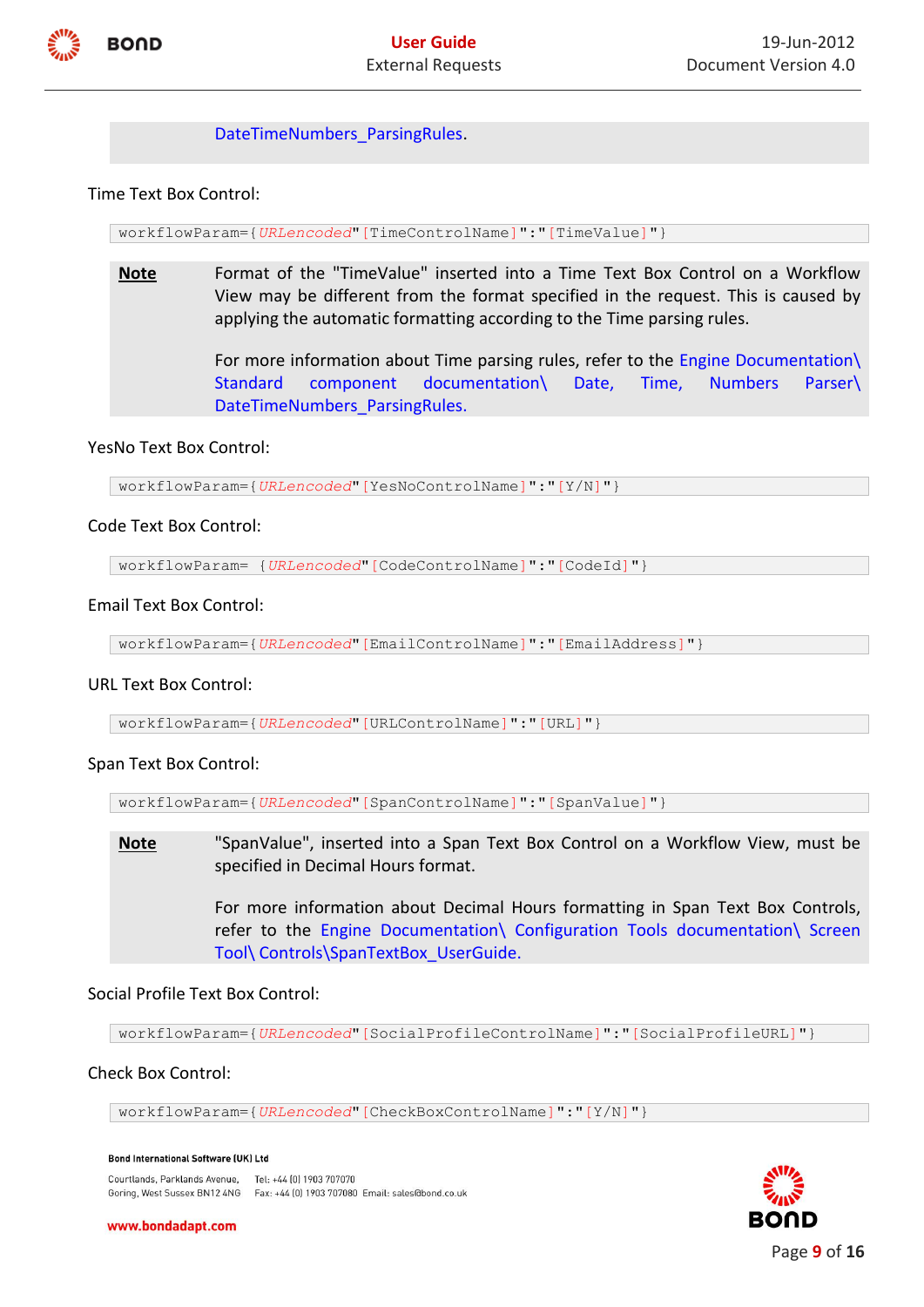

#### Text Area Control:

workflowParam={*URLencoded*"[TextAreaControlName]":"[Text]"}

#### Template Control:

```
workflowParam={URLencoded"[TemplateControlName]":"[TemplateName]"}
```
#### Drop Down Control:

```
workflowParam={URLencoded "[DropDownControlName]":
\left\{\begin{array}{ccc} \end{array}\right\} "entry1":{"id":"[id1]","value":"[dropDownValue1]","selected":"[true]"},
 ...,
        "entryN":{"id":"[idN]","value":"[dropDownValueN]"
 }
}
```
## **Example**

Open the specified Workflow View:

http://123.45.67.89:8080/WebApp/ext\_request.html?workflowId=1234567

Open the specified Workflow View from the specified Entity View:

http://123.45.67.89:8080/WebApp/ext\_request.html?workflowId=1234567&callerView=E12345

Open the specified Workflow View from the specified Entity View under the specified Domain Profile:

```
http://123.45.67.89:8080/WebApp/ext_request.html?workflowId=1234567&callerView=E12345&domainId=1234&
profileId=12345
```
Open the specified Workflow View from the specified Entity View and populate the following Workflow controls with values: REFERENCEUSERControl = "10076", ALPHAControl = "test", NUMERICControl = "12345678.90", DATESHORTControl = "11/06/12", TIMESHORTControl = "9:30", YESNOControl = "Y", CODEControl = "1303873", EMAILControl = "nekto@gdeto.com", URLControl = "www.bond-adapt.co.uk", SPANControl = "0.5", SOCIALPROFILEControl = "http://uk.linkedin.com/pub/linkedin-control/48/378/391", CHECKBOXControl = "Y", TEXTAREAControl = "TextArea, TEXTarea, Text",

#### **Bond International Software (UK) Ltd**

Courtlands, Parklands Avenue. Tel: +44 [0] 1903 707070 Goring, West Sussex BN12 4NG Fax: +44 (0) 1903 707080 Email: sales@bond.co.uk

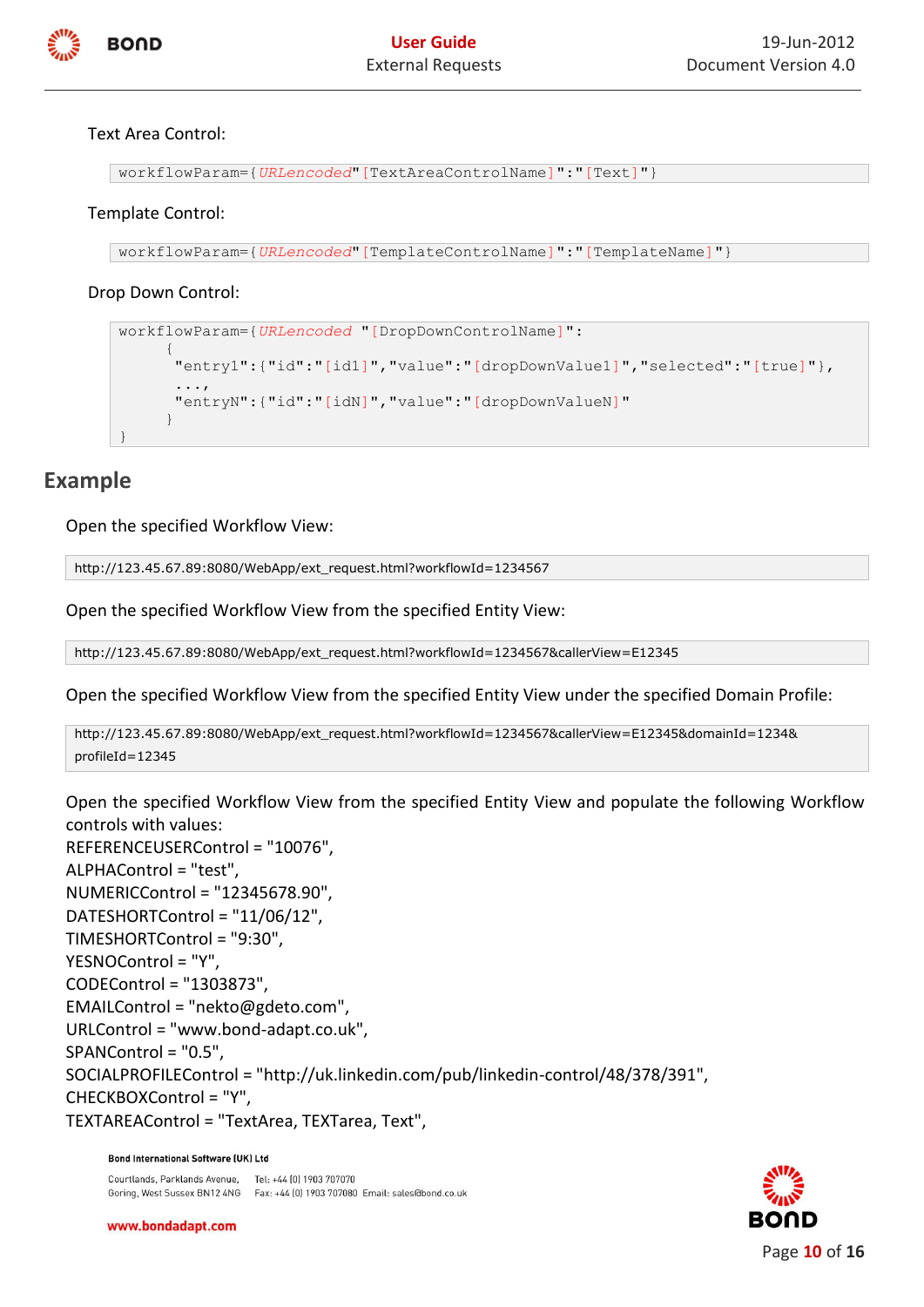

#### TEMPLATEControl = "Blank Letter":

http://123.45.67.89:8080/WebApp/ext\_request.html?workflowId=1234567&callerView=E12345&workflowParam={ "REFERENCEUSERControl":10076,"ALPHAControl":"test","NUMERICControl":"12345678.90","DATESHORTControl":" 11/06/12","TIMESHORTControl":"9:30","YESNOControl":"Y","CODEControl":"1303873","EMAILControl":"nekto@gde to.com","URLControl":"www.bond-

adapt.czo.uk","SPANControl":"0.5","SOCIALPROFILEControl":"http://uk.linkedin.com/pub/linkedin-

control/48/378/391","CHECKBOXControl":"Y","TEXTAREAv":"TextArea, TEXTarea, Text","TEMPLATEControl":"Blank Letter"}

#### the same request with encoded workflowParam:

http://123.45.67.89:8080/WebApp/ext\_request.html?workflowId=1234567&callerView=E12345&workflowParam={ %22REFERENCEUSERControl%22%3A10076%2C%22ALPHAControl%22%3A%22test%22%2C%22NUMERICControl %22%3A%2212345678.90%22%2C%22DATESHORTControl%22%3A%2211%2F06%2F12%22%2C%22TIMESHOR TControl%22%3A%229%3A30%22%2C%22YESNOControl%22%3A%22Y%22%2C%22CODEControl%22%3A%221 303873%22%2C%22EMAILControl%22%3A%22nekto%40gdeto.com%22%2C%22URLControl%22%3A%22www.b ond-

adapt.czo.uk%22%2C%22SPANControl%22%3A%220.5%22%2C%22SOCIALPROFILEControl%22%3A%22http%3A %2F%2Fuk.linkedin.com%2Fpub%2Flinkedin-

control%2F48%2F378%2F391%22%2C%22CHECKBOXControl%22%3A%22Y%22%2C%22TEXTAREAControl%22% 3A%22TextArea%2C%20TEXTarea%2C%20Text%22%2C%22TEMPLATEControl%22%3A%22Blank%20Letter%22}

Open the specified Workflow View from the specified Entity and populate DropDown control with the following values:

entry1: id=12345, value=value1;

entry2: id=12345, value=value2 – set as default in the DropDown:

http://123.45.67.89:8080/WebApp/ext\_request.html?workflowId=1234567&callerView=E12345&workflowParam={ "DropDown1":{"entry1":{"id":"12345","value":"value1"},"entry2":{"id":"12345","value":"value2","selected":"true" }}}

#### the same request with encoded workflowParam:

[http://123.45.67.89:8080/WebApp/ext\\_request.html?workflowId=1234567&callerView=E12345&workflowParam=](http://172.16.15.21:8080/WebApp/ext_request.html?workflowId=1234567&callerView=E12345&workflowParam){ %22DropDown1%22:%7B%22entry1%22:%7B%22id%22:%2212345%22,%22value%22:%22value1%22%7D,%2 2entry2%22:%7B%22id%22:%2212345%22,%22value%22:%22value2%22,%22selected%22:%22true%22%7D %7D}

**Bond International Software (UK) Ltd** 

Courtlands, Parklands Avenue, Tel: +44 [0] 1903 707070 Goring, West Sussex BN12 4NG Fax: +44 (0) 1903 707080 Email: sales@bond.co.uk

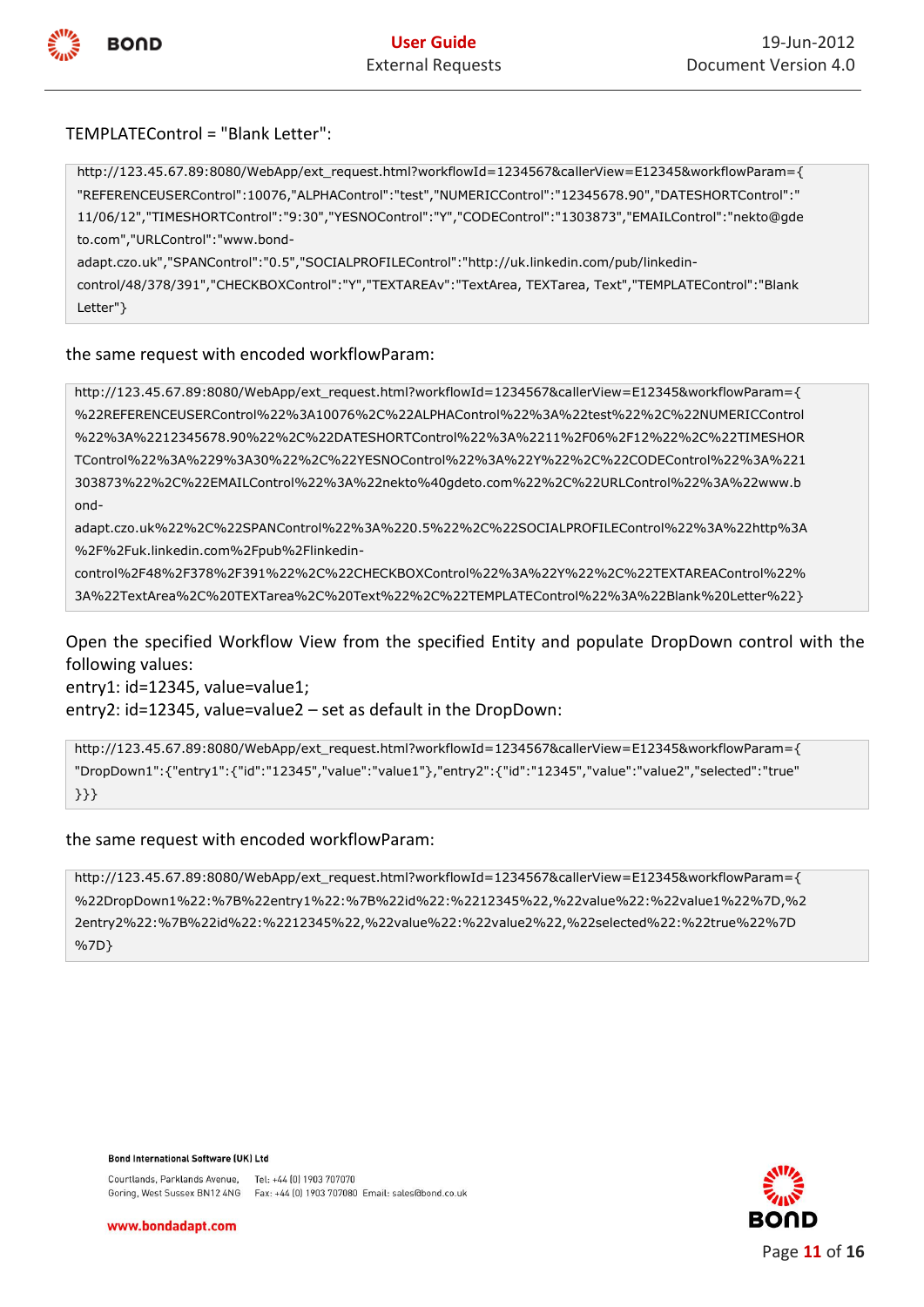

## <span id="page-11-0"></span>**Run BO**

**Run BO** request invokes the specified Business Object.

## **Syntax**

http://[serverIP]:[port]/WebApp/ext\_request.html?processId=[processId]&callerView=E[callerView]&domainId=[ domainId]&profileId=[profileId]&boParam={*URLencoded*"[boParam1]":"[value1]",…,"[boParamN]":"[valueN]"}

## **Parameters**

#### **processId**

Usage: Mandatory Definition: ID of the Business Object to execute

#### **callerView**

Usage: Optional Definition: ID of the Entity to open first prefixed with **E**. Useful in case Business Object picks up Entity related data.

#### **domainId**

Usage: Conditional (must be specified if **profileId** is used) Definition: ID of the Domain the target Business Object belongs to.

**Note** If **domainId** is not specified, the Domain the user is currently logged into will be considered.

> If **domainId** is specified but differs from the ID of the Domain the user is currently logged into, the request will be refused and the message box asking to log off the Adapt in order to log in back to the correct Domain will appear in the Standard User Runtime. In this case request must be re-submitted.

> In case user is not currently logged in, the appropriate Domain will need to be manually selected on the Adapt Login page.

#### **profileId**

Usage: Optional

Definition: ID of the Domain Profile to launch the target Business Object under.

**Note** If **profileId** is not specified, the Domain Profile the user is currently logged into will be considered.

> If **profileId** is specified but differs from the ID of the Domain Profile the user is currently logged into, the request will be refused and the message box asking to log off the Adapt in order to log in back to the correct Domain Profile will appear in the Standard User

#### **Bond International Software (UK) Ltd**

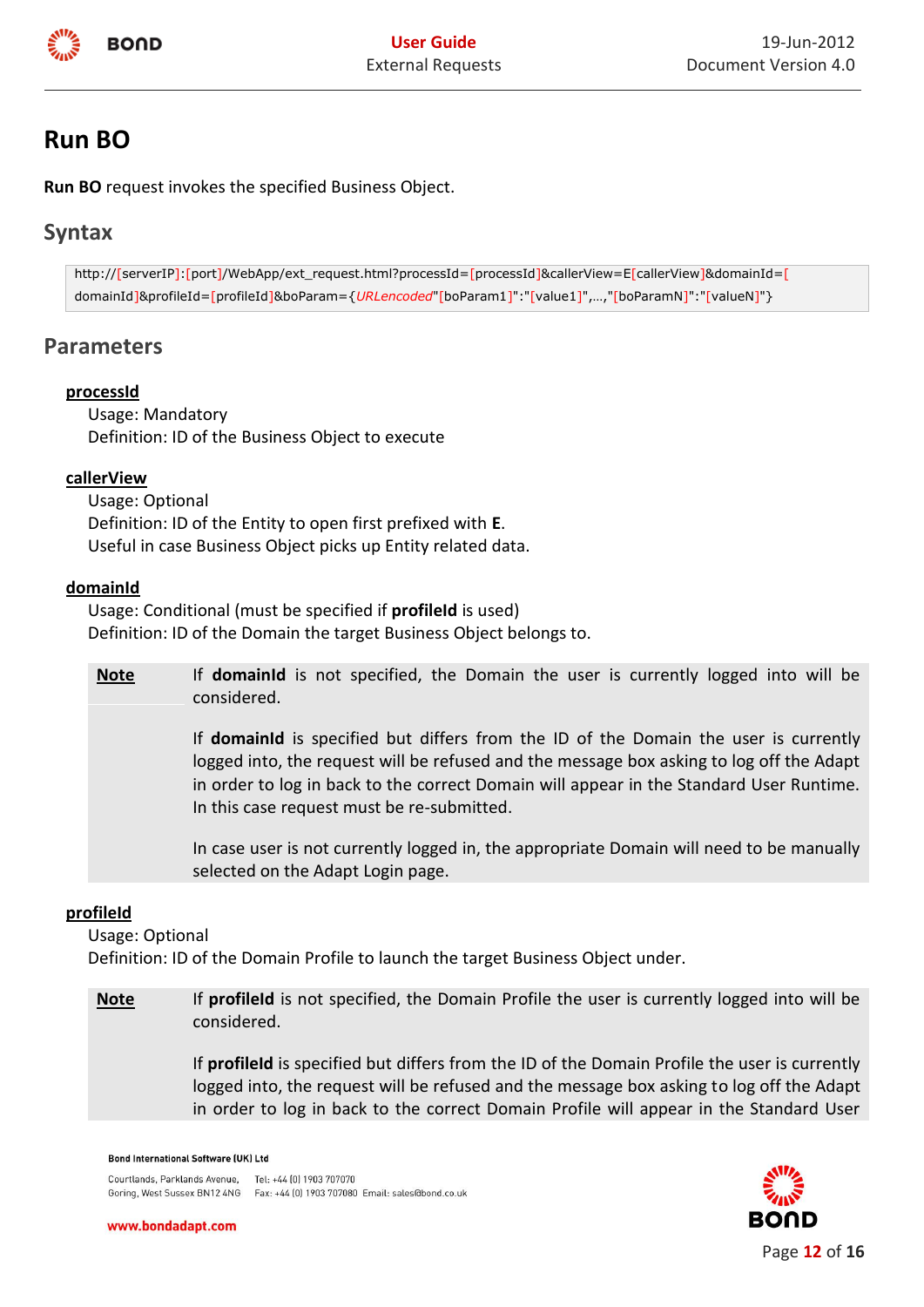

Runtime. In this case request must be re-submitted.

In case user is not logged in at the moment, the appropriate Domain Profile will need to be manually selected on the Adapt Login page.

#### **boParam**

Usage: Optional

Definition: Names of the Business Objects Parameters with values to pass into the Business Object. BO Parameters are passed in the form of an URLencoded JSON Object.

**Note** PARAM(index) macros is used to get externally provided parameters within a Business Object:

PARAM(1) corresponds to the "boParam1" and so forth.

## **Example**

Execute the specified Business Object:

http://123.45.67.89:8080/WebApp/ext\_request.html?processId=1234567

Execute the specified Business Object from the specified Entity View:

http://123.45.67.89:8080/WebApp/ext\_request.html?processId=1234567&callerView=E12345

Execute the specified Business Object from the specified Entity View under the specified Domain Profile:

http://123.45.67.89:8080/WebApp/ext\_request.html?processId=1234567&callerView=E12345&domainId=1234&profileId=12 3456

Execute the specified Business Object from the specified Entity View and passes the following parameters to the Business Object:

http://123.45.67.89:8080/WebApp/ext\_request.html?processId=7006902&callerView=E10635&boParam={ "boParam1":"Some Text","boParam2":"12345.25","boParam3":"12/06/2012"}

#### the same request with encoded boParam:

http://123.45.67.89:8080/WebApp/ext\_request.html?processId=1234567&callerView=E12345&boParam={%22boParam1% 22:%22Some%20Text%22,%22boParam2%22:%2212345.25%22,%22boParam3%22:%2212/06/2012%22}

**Bond International Software (UK) Ltd** 

Courtlands, Parklands Avenue, Tel: +44 [0] 1903 707070 Goring, West Sussex BN12 4NG Fax: +44 (0) 1903 707080 Email: sales@bond.co.uk

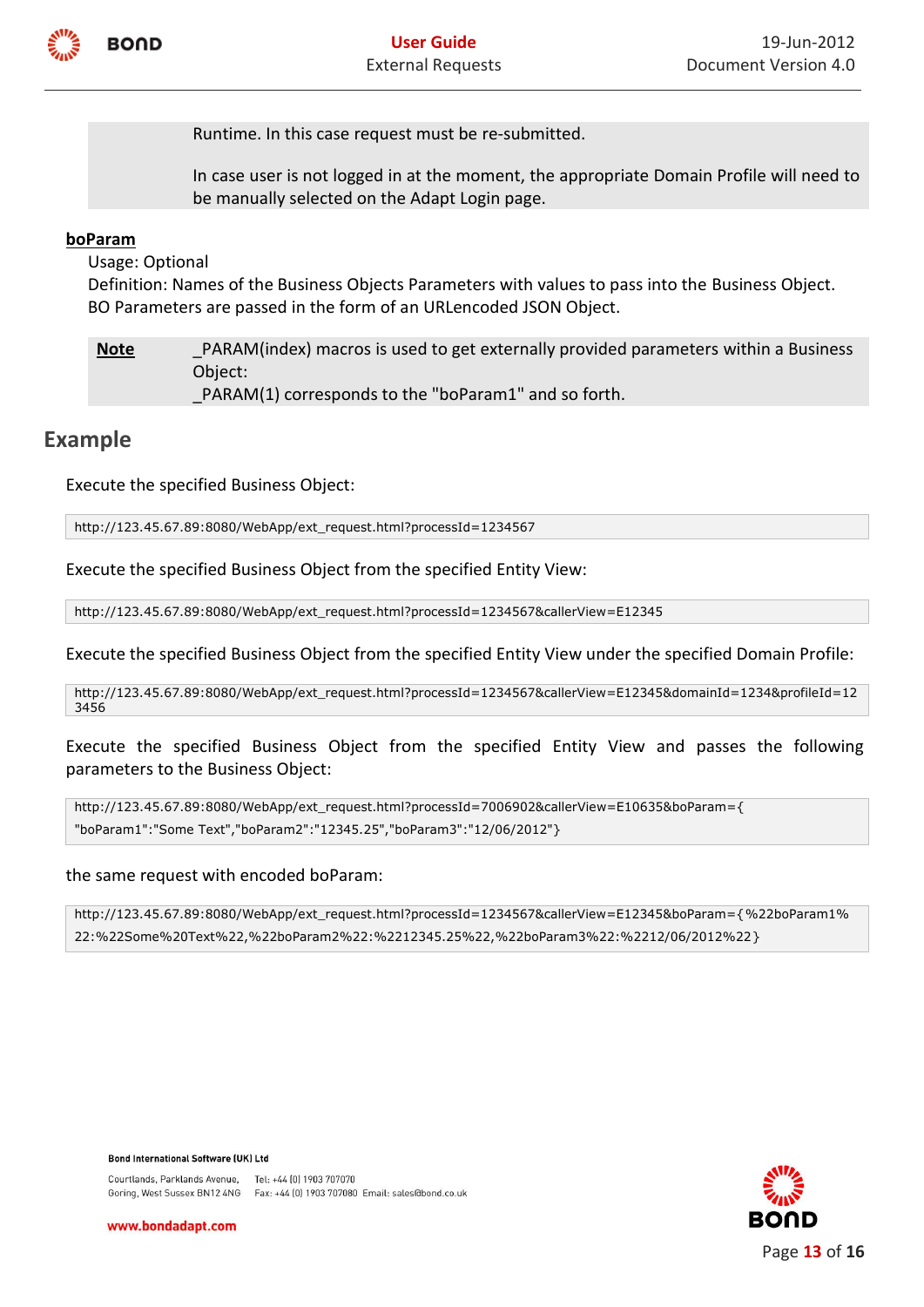

## <span id="page-13-0"></span>**Import CV**

**Import CV** request passes a CV file(s) stored locally or on the external website to the CV Import module that will further download and parse information contained within that file(s).

**Import CV** can be used to reference several files. In this case separate sequential requests must be submitted (separate the requests with **Enter** key) and the last request URL must contain **lastInList** parameter set to "true" in order to initiate their processing.

**Note** CV Import module will start processing the referenced files only after receiving the **lastInList** parameter in the request string regardless of how many files are referenced.

## **Syntax**

http://[serverIP]:[port]/WebApp/ext\_request.html?cvURL=[encodedURL/encodedFilePath]&lastInList=[true]&linkedServer= [linkedServer]&domainId=[domainId]&profileId=[profileId]

## **Parameters**

#### **cvURL**

Usage: Mandatory

Definition: **Encoded path** to the local file in the **file:///** or **file://** format, or **encoded URL** to the file stored on the external website in the **http://** format.

#### **lastInList**

Usage: Mandatory (must be used in the request string of the last referenced file) Definition: Indicates whether current URL is the last one to be passed to CV Import module or not. If not specified, it will be considered as "false", and CV Import module will not parse the referenced files. Parsing will start only upon receiving the **lastInList** parameter explicitly set to "true".

## **linkedServer**

Usage: Conditional (must be used if **cvURL** contains path to the file stored on the external website in the **http://** format)

Definition: Name of the linked server.

**Note** When **linkedServer** parameter is used, the file's URL will be passed to the specified linked server first in order to verify that file to be downloaded is not harmful. The ADAPT\_AUTH and ADAPT\_SSN parameters get automatically appended to the download URL, so that the linked server can authenticate the received request.

> After the downloaded file passes verification, linked server transfers it to the application server for further processing by CV Import module.

> For more information about Linked Servers, refer to the Engine Documentation\Linked Server\AdaptLinkedServers\_UserGuide.

#### **Bond International Software (UK) Ltd**

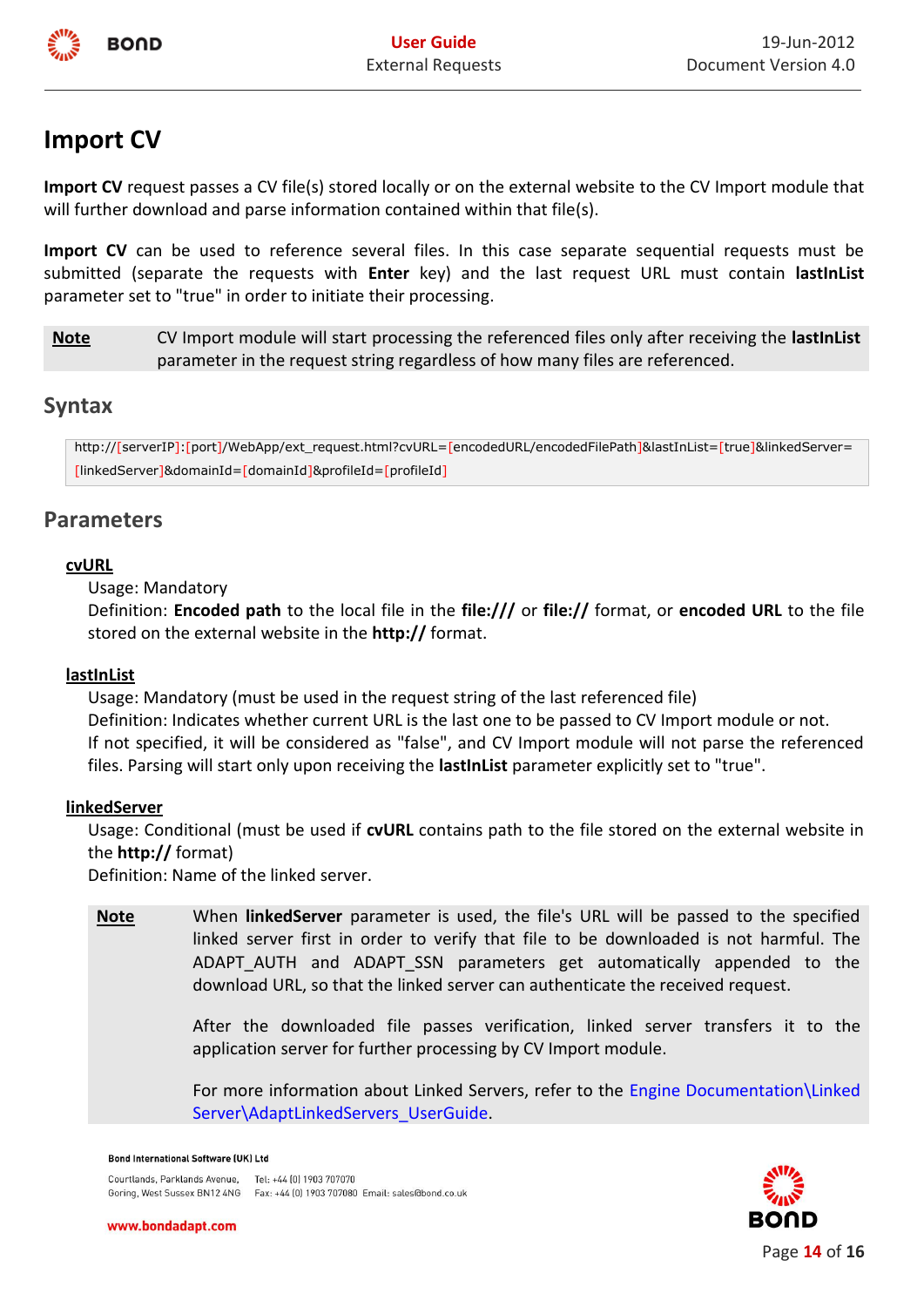

#### **domainId**

Usage: Conditional (must be specified if **profileId** parameter is used) Definition: ID of the Domain the CV will be imported to.

**Note** If **domainId** is not specified, the Domain the user is currently logged into will be considered.

> If **domainId** is specified but differs from the ID of the Domain the user is currently logged into, the request will be refused and the message box asking to log off the Adapt in order to log in back to the correct Domain will appear in the Standard User Runtime. In this case request must be re-submitted.

> In case user is not currently logged in, the appropriate Domain will need to be manually selected on the Adapt Login page.

#### **profileId**

Usage: Conditional (must be specified if **domainId** parameter is used) Definition: ID of the Domain Profile the CV will be imported to.

**Note** If **profileld** is not specified, the Domain Profile the user is currently logged into will be considered.

> If **profileId** is specified but differs from the ID of the Domain Profile the user is currently logged into, the request will be refused and the message box asking to log off the Adapt in order to log in back to the correct Domain Profile will appear in the Standard User Runtime. In this case request must be re-submitted.

> In case user is not logged in at the moment, the appropriate Domain Profile will need to be manually selected on the Adapt Login page.

## **Example**

Pass a single file stored on the external website (http://test.com/CV1.doc) to the CV Import module through the linked server:

http://123.45.67.89:8080/WebApp/ext\_request.html?cvURL=http%3A%2F%2Ftest.com%2FCV1.doc&lastInList= true&linkedServer=Server1

Pass a list of files stored on the external website: http://test.com/CV1.doc, http://test.com/CV2.doc, <http://test.com/CV3.doc> to the CV Import module (Enter button must be clicked after each request entering):

http://123.45.67.89:8080/WebApp/ext\_request.html?cvURL=http://test.com/CV1.doc http://123.45.67.89:8080/WebApp/ext\_request.html?cvURL=http://test.com/CV2.doc http://123.45.67.89:8080/WebApp/ext\_request.html?cvURL=http://test.com/CV3.doc &lastInList=true

Courtlands, Parklands Avenue, Tel: +44 [0] 1903 707070 Goring, West Sussex BN12 4NG Fax: +44 (0) 1903 707080 Email: sales@bond.co.uk